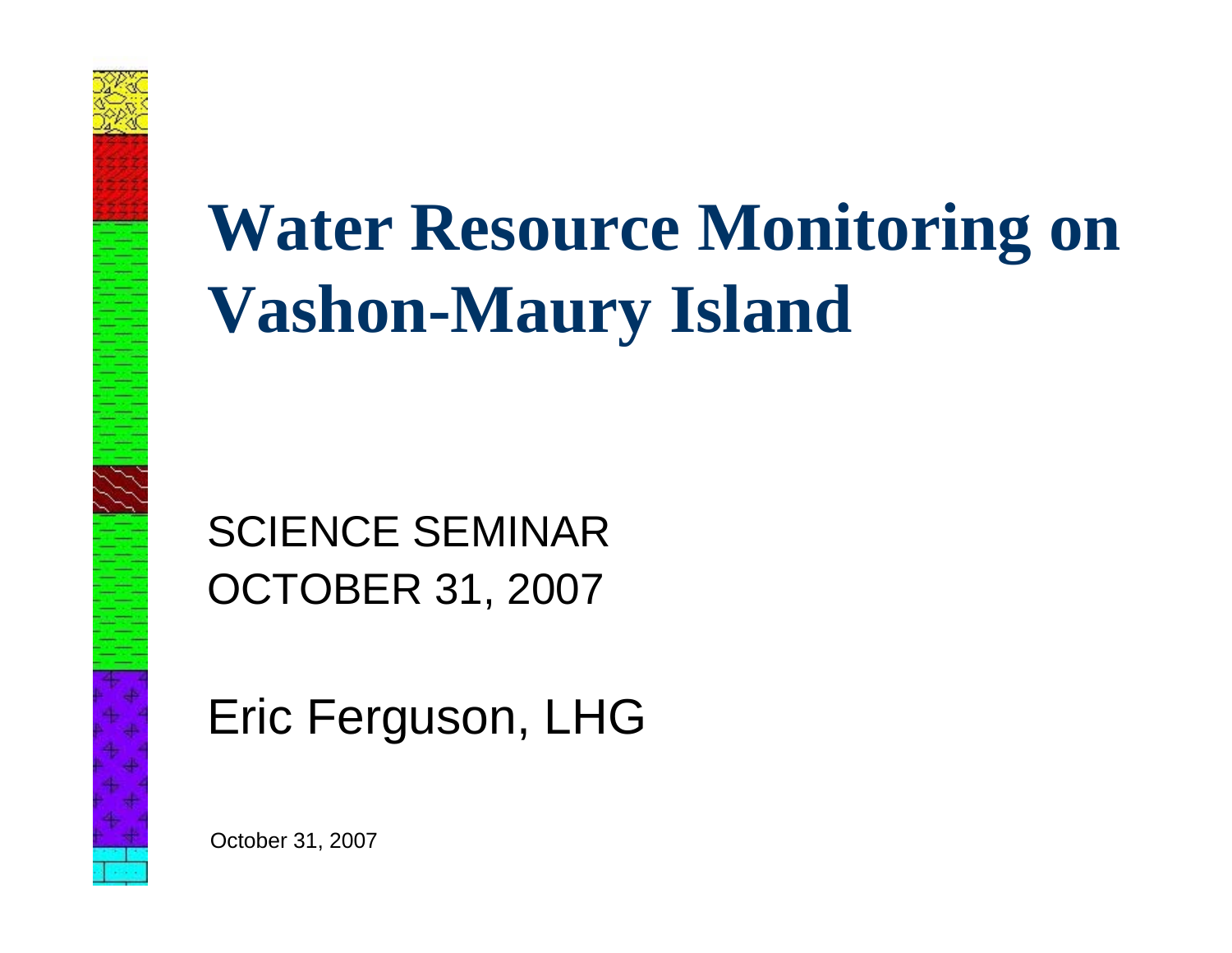

## Presentation Outline

- **N WRE Project Review**
- Water Resources Monitoring
	- –Precipitation
	- Surface water
	- Groundwater
- $\blacksquare$  Modeling
- **Neb Pages**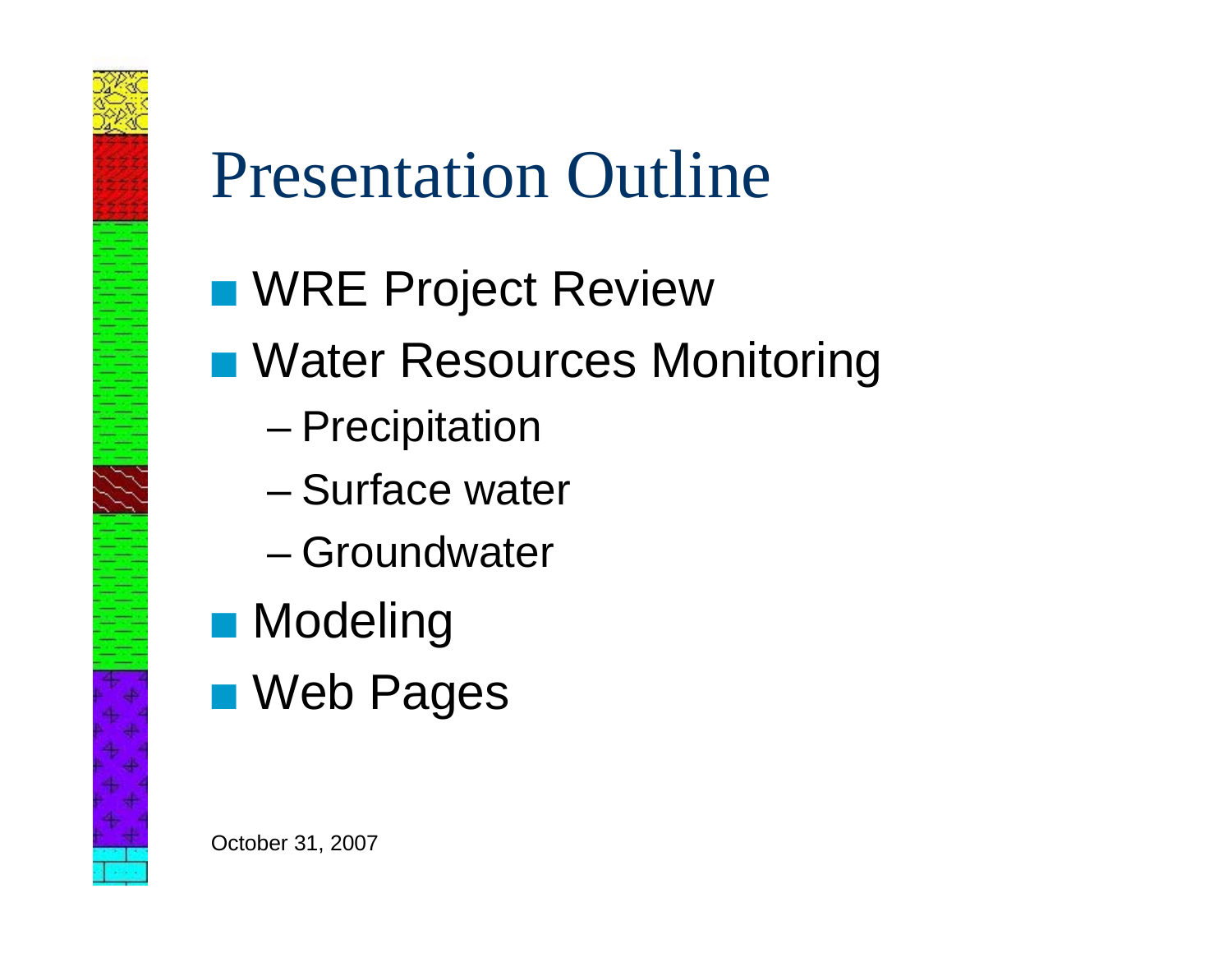

## Water Resources Evaluation

Project Review

- **Ongoing project** (2004-2010)
- **N** Island-wide water resources characterization
- **N VMI Sole Source** 
	- All water used on island comes from ppt.

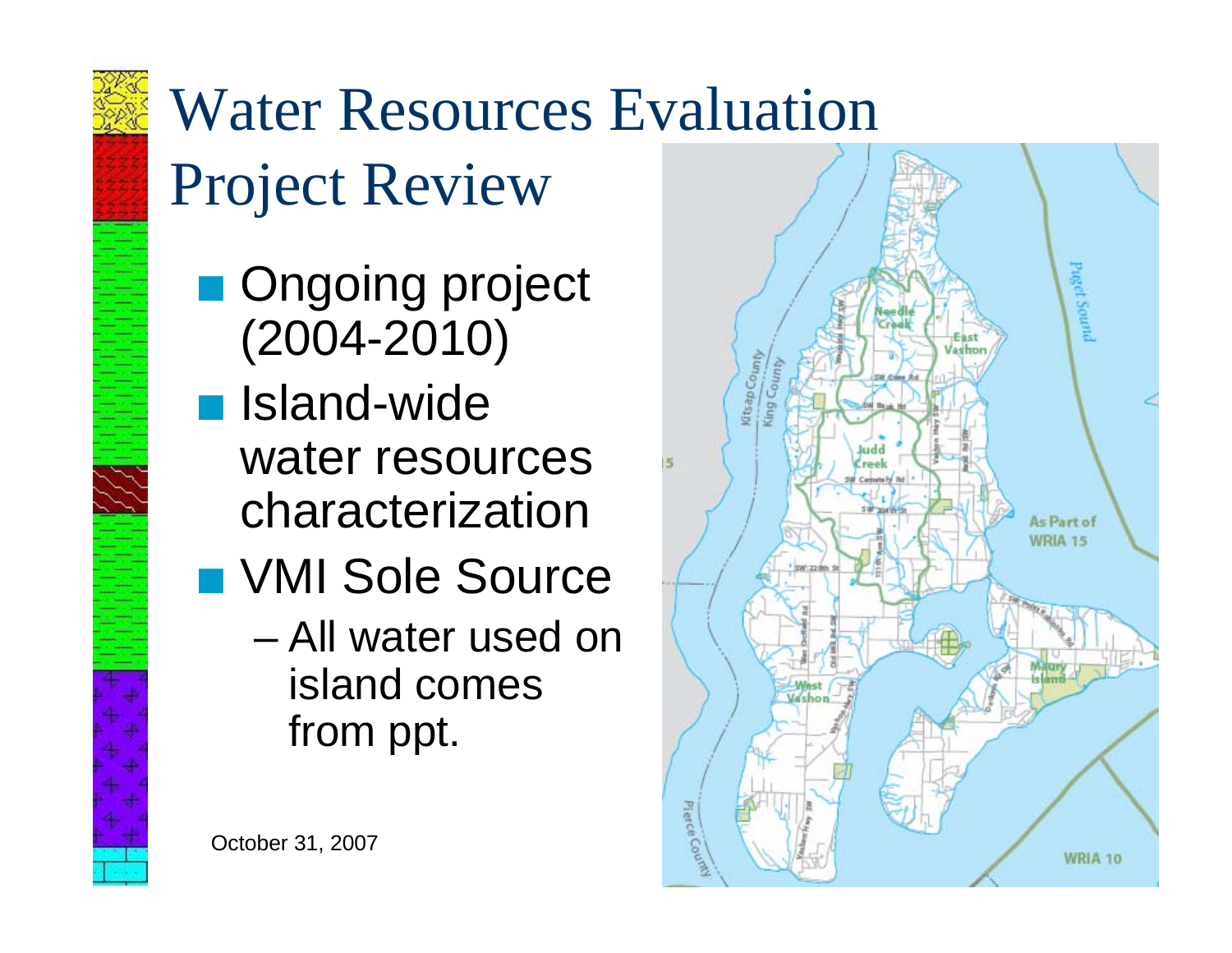# WRE Project Review con't

- **R Monitoring water resources**
- **Develop modeling tool to assess** possible future scenarios
- $\blacksquare$  Multiple phases
- Cooperation/coordination between county, state, island residents
- **Funded by VMI Rural Drainage** Program (RDP) fees

October 31, 2007

E PERMIT AVAILABLE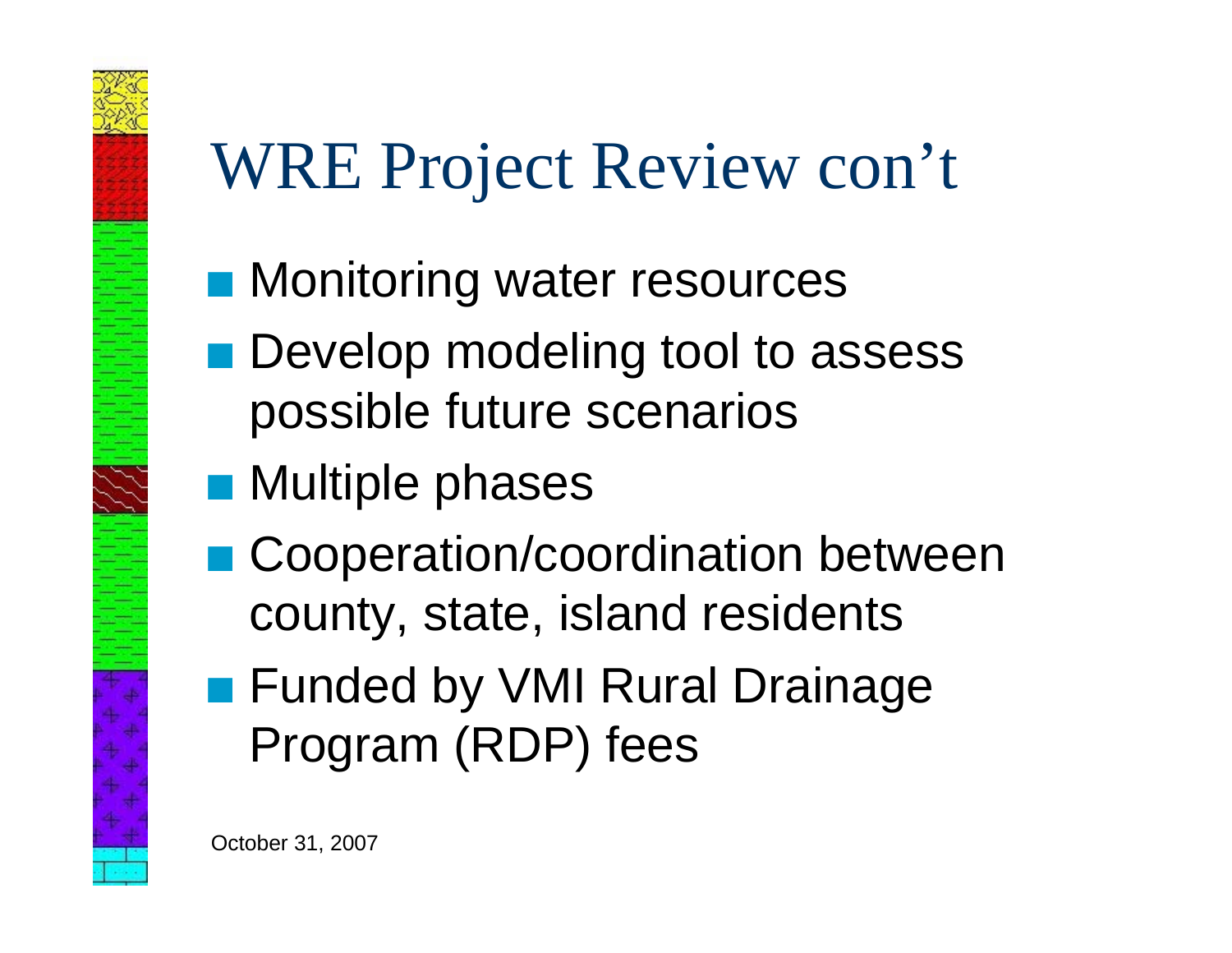# 22 Anii 11 Mei 11 Mei 11 Mei 11 Mei 11 Mei 11 Mei 11 Mei 11 Mei 11 Mei 11 Mei 11 Mei 11 Mei 11 Mei 11 Mei 11 M

## Water Resource Monitoring

## **Precipitation**

- 2 historic sites
- 5 ppt sites
	- Map next slide
- – 1 site upgrade to a "full" meteorological station
	- precipitation, air temperature, wind speed, wind direction, solar radiation, and % cloud cover

## **Important for GW recharge** estimates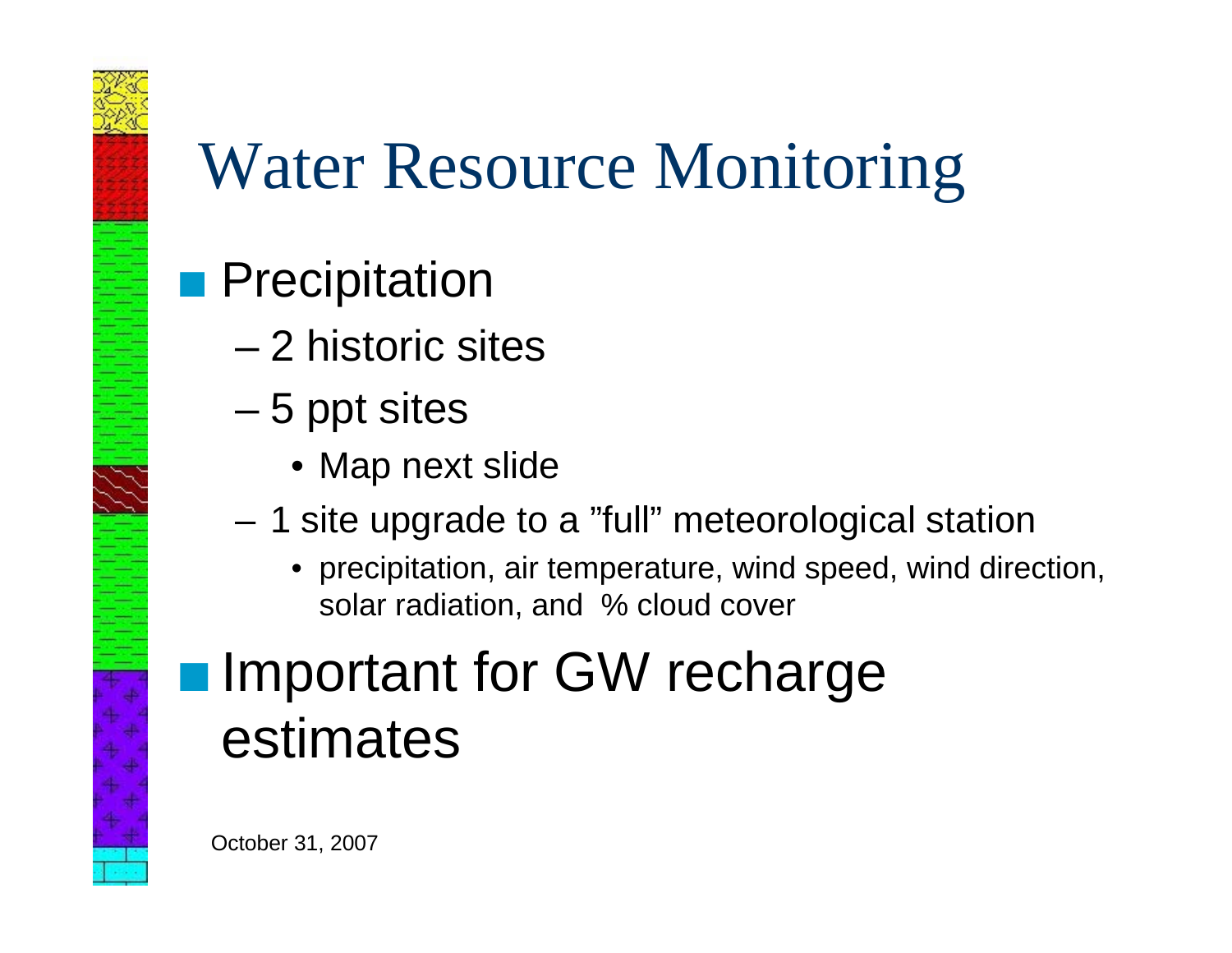

## VMI WRE Precipitation Stations



### 5 – Precipitation (blue)

precipitation totals for each site 2006 Water year (Oct-Sep) 2007 WY (Oct-Dec) 2007 WY totals

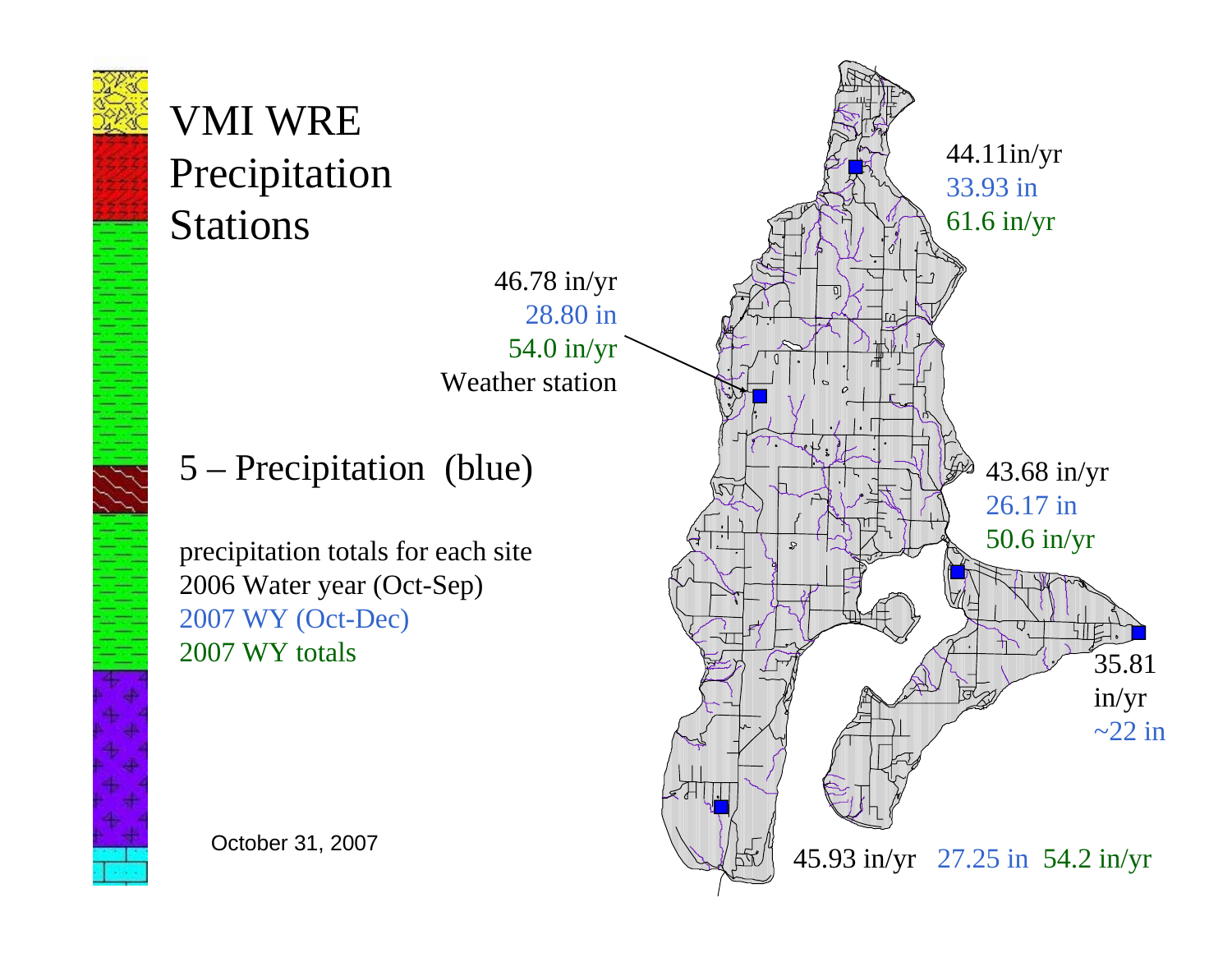





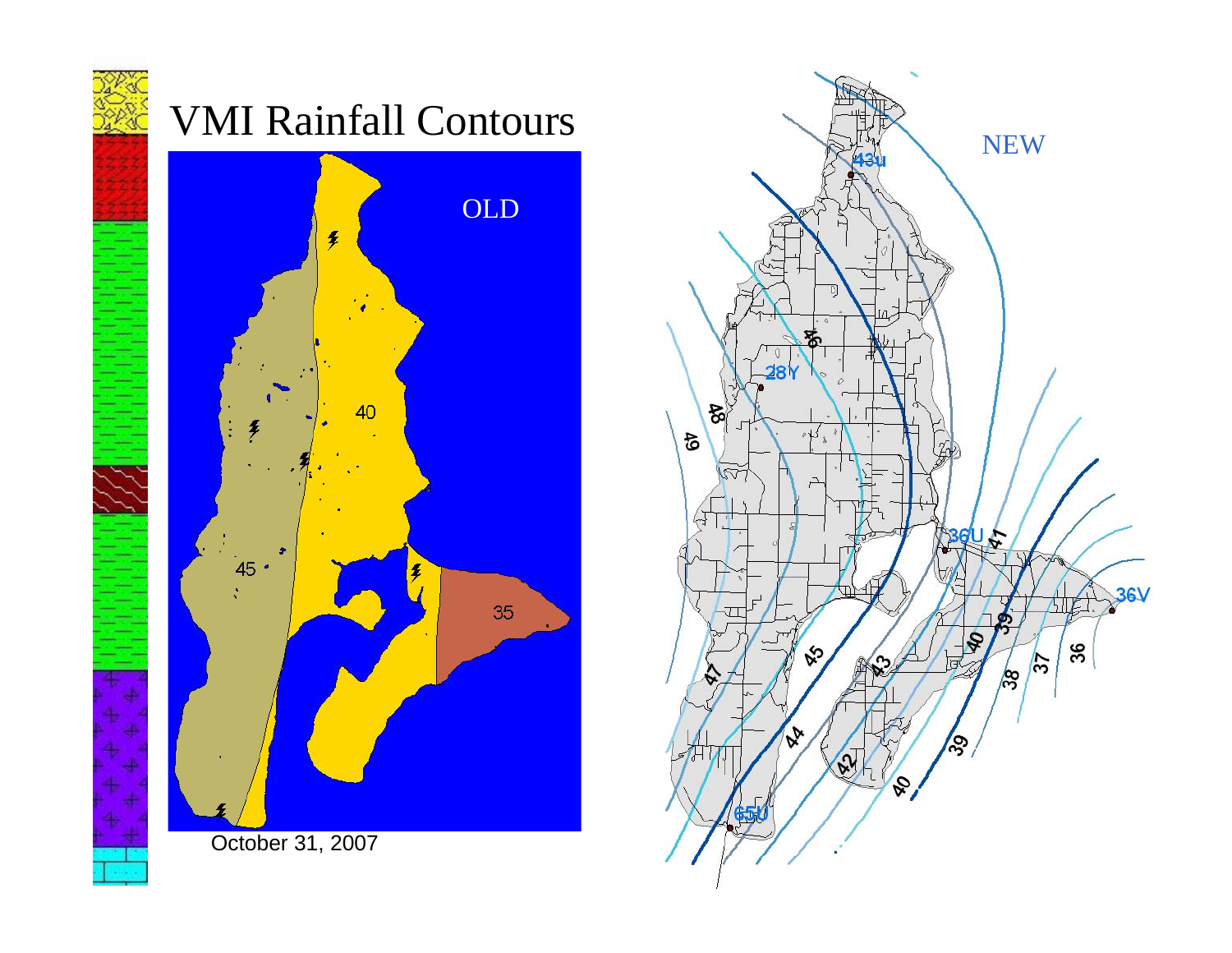

## Surface Water Monitoring

- **B** Stream Gaging
	- 2 historic sites
	- 5 continuous gage sites
		- Map next slide
	- 20 + sites Island-wide
		- Measured 2 to 3 annually
		- Baseflow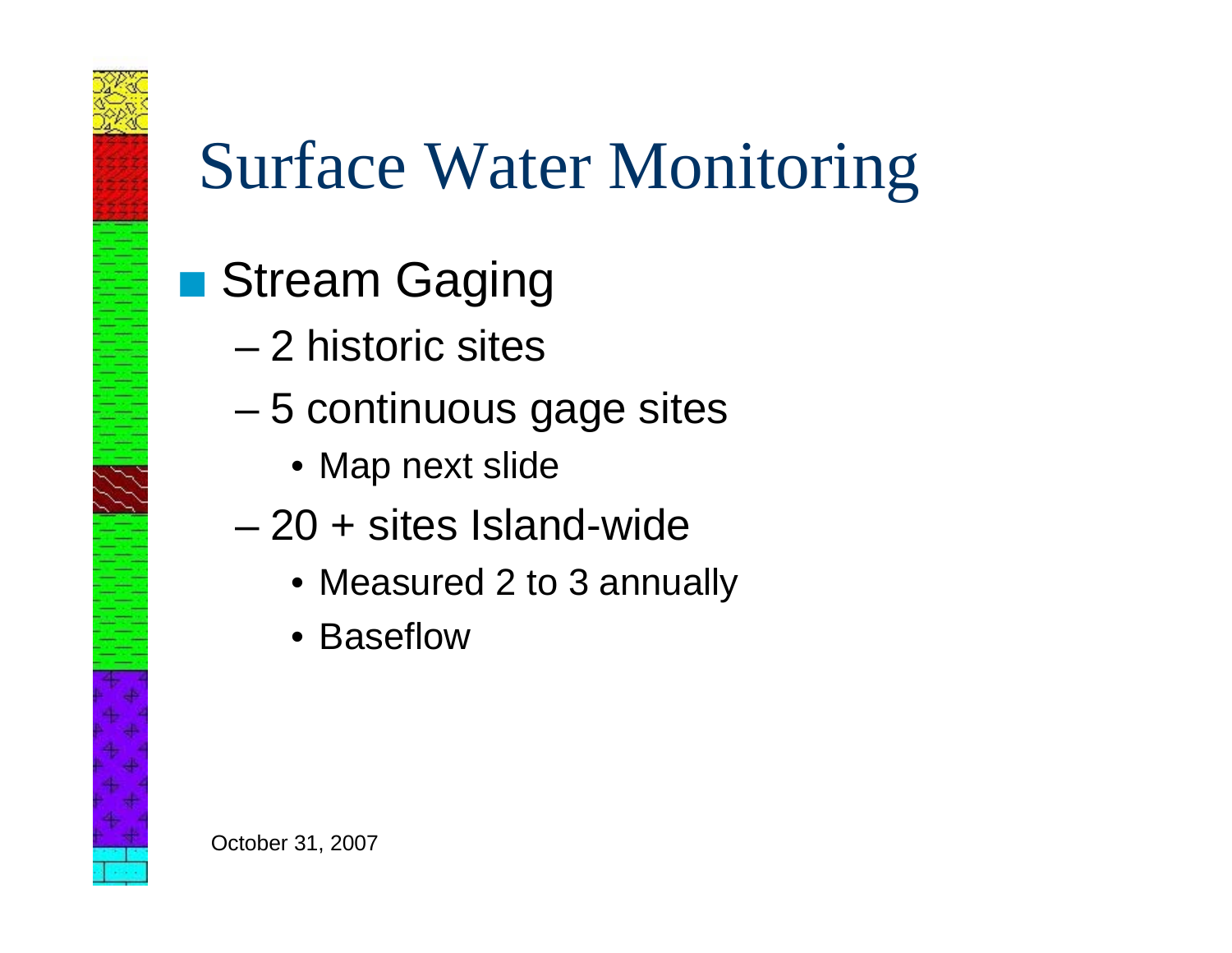

# Stream Gauging

 $Blue = Stream Gage sites$ (5) Shinglemill, Green Valley, Tahlequah, Fisher, Judd

Red = Baseflow measurements (22)

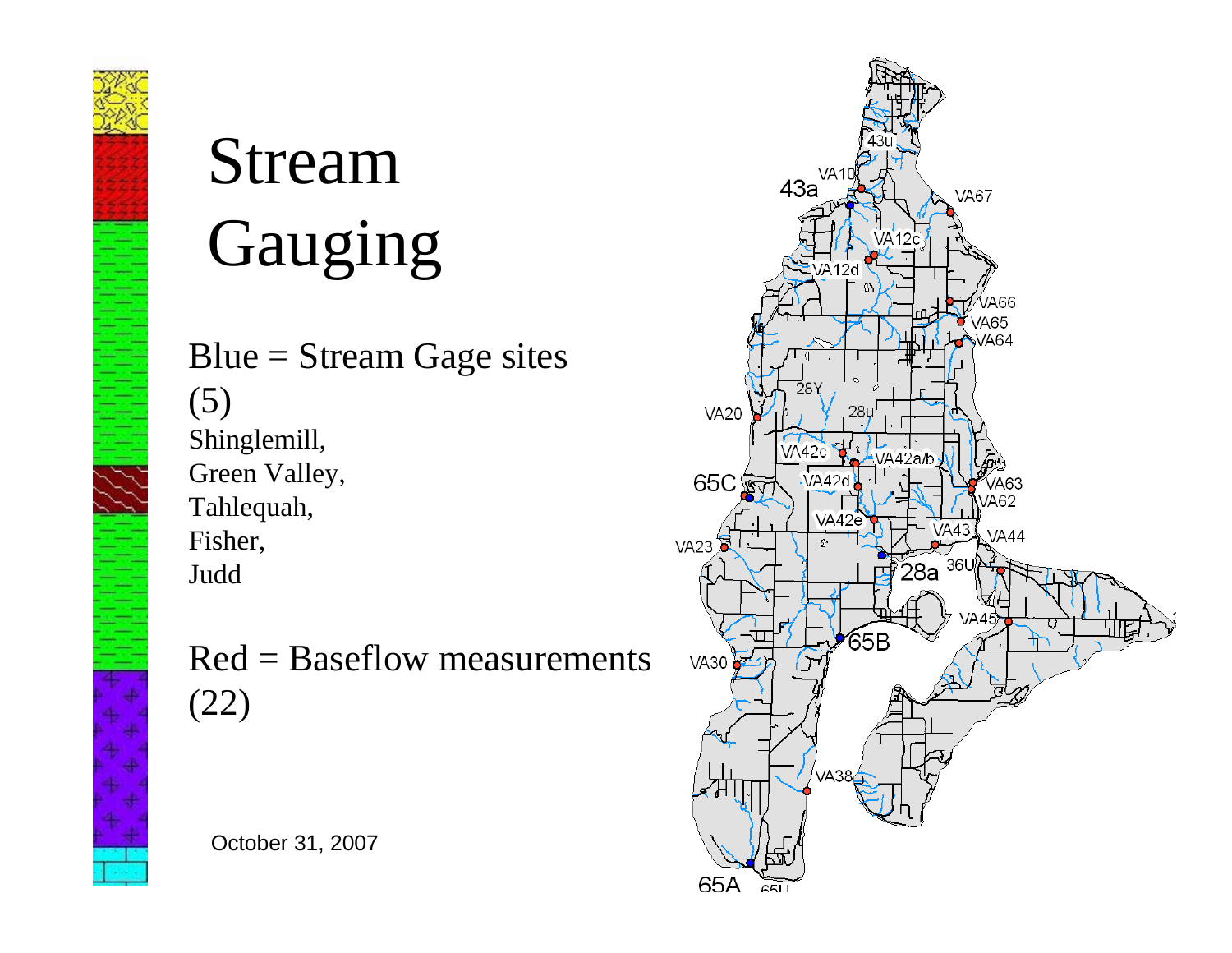

## Stream Gaging – 2 baseflow sites



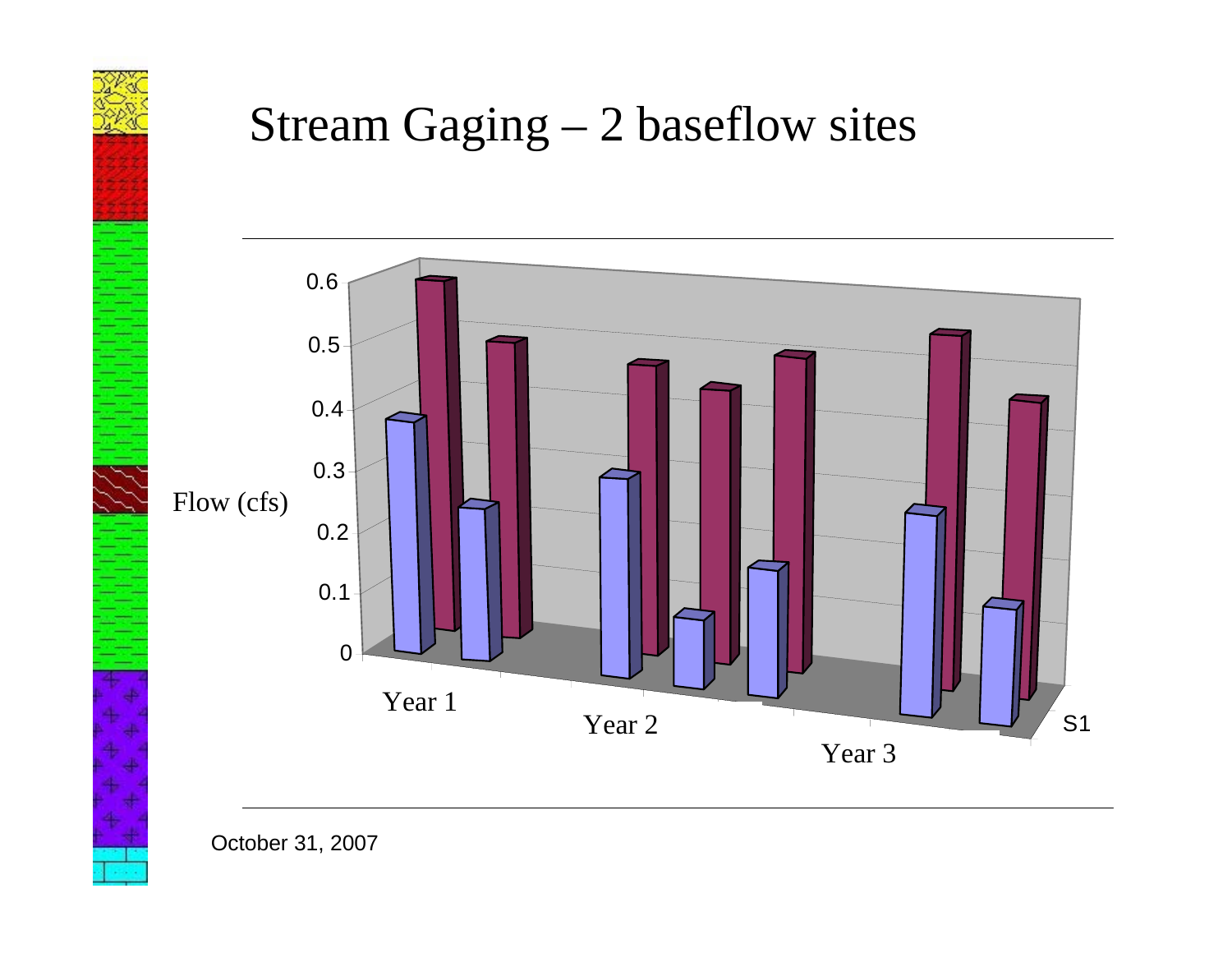# Surface Water Monitoring

## ■ Stream Water Quality

- Short term assessment (2007)
- Data gap in the Water Resources of VMI
- 7 sites

E HERE 1992 E BENEDIGTER

- Monthly sampling
- 12 sites
- Parameters
	- N+N, NH3+, Total N, Alk, Ortho/Total P, EC, FC, TSS and field parameters (pH, DO, Cond)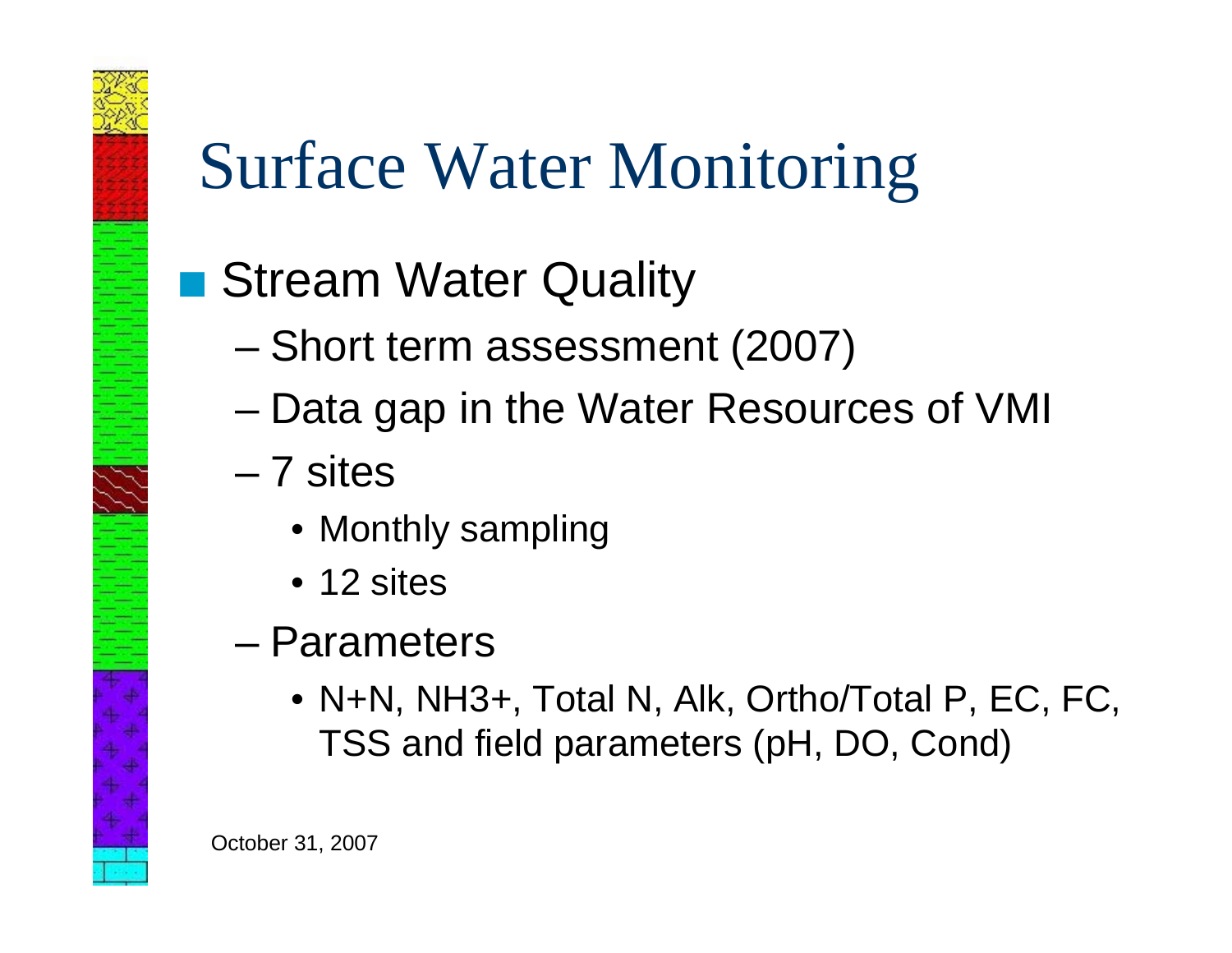## VMI WRE Stream WQ Stations

#### 7 – Stream WQ (red)

Shinglemill, Christensen, Tahlequah, Fisher, Judd, Mileta, Gorsuch

**VA67 VA20** VA42c VA42a/b 65C VA42d A63 /A62 **VA44 VA30** 651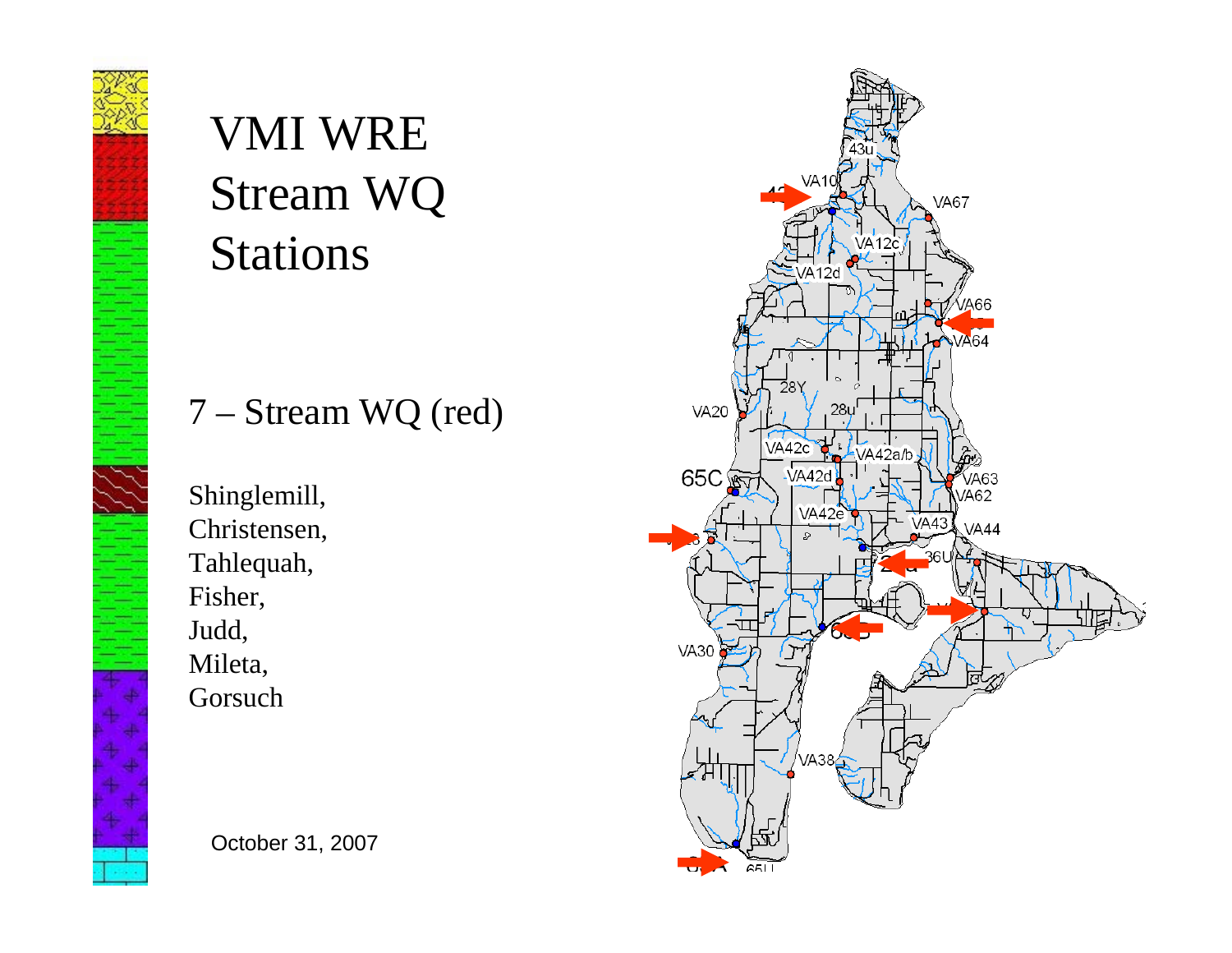# GW Monitoring – Water Quality

- Annual monitoring for Environmental Indicators
	- –20 sites (long term sites)
	- Nitrate, chloride, arsenic
- Organic chemicals (2005)
	- Cl-pest, OP-pest, Cl-herbs, EDC
	- No detected organics except bis(2 ethylhexyl)adipate [lab contamination]
- **Arsenic Speciation (2006/07)** 
	- 18 sites
- Dedicated Sampling set-ups in MW
	- Alk, TDS, Cl, F, Si, P, Nitrate, SO4, metals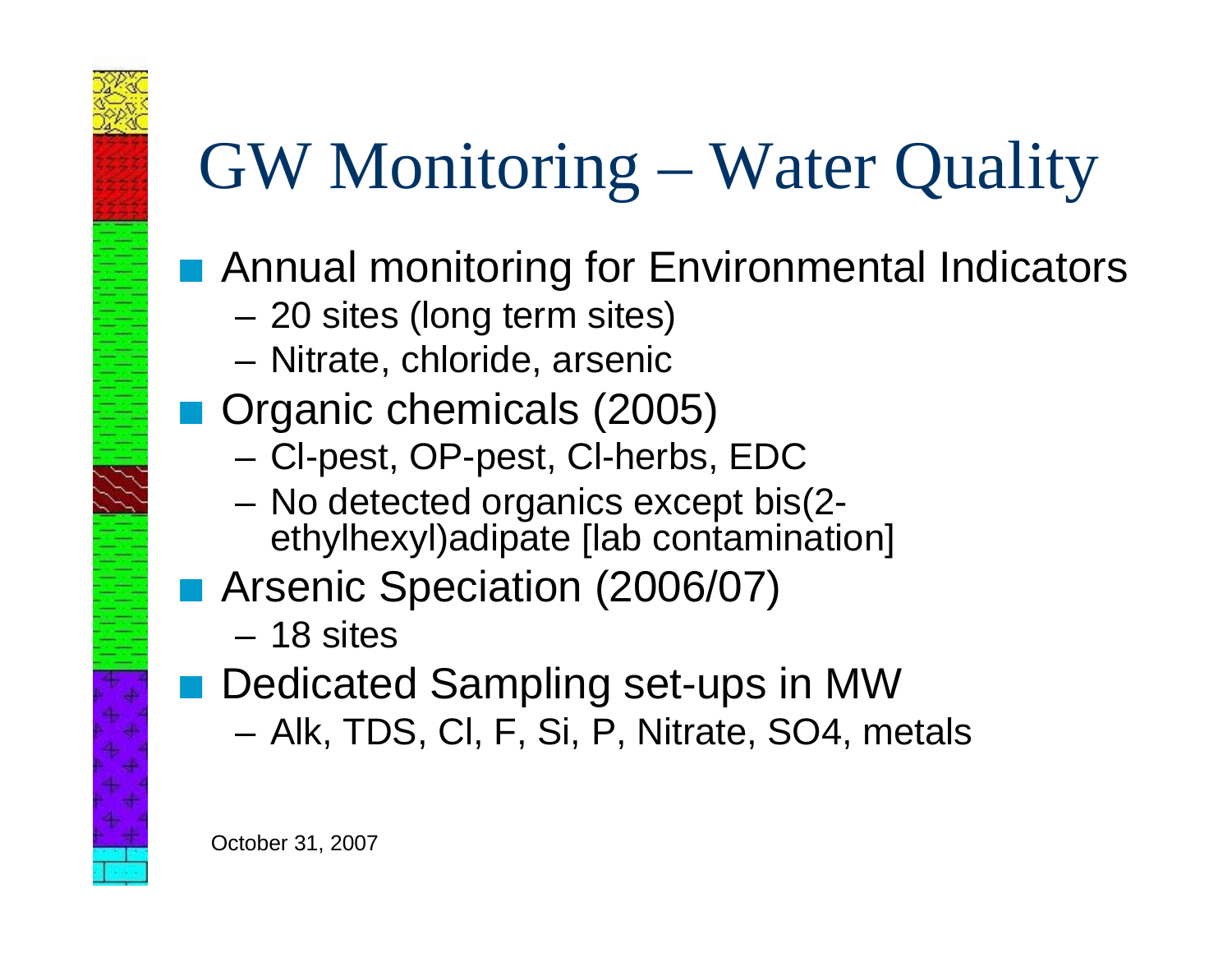# GW Water Quality Sites

20 long term sites (circles)

6 Monitoring Wells (triangles)

10 Special WQ sites (squares)

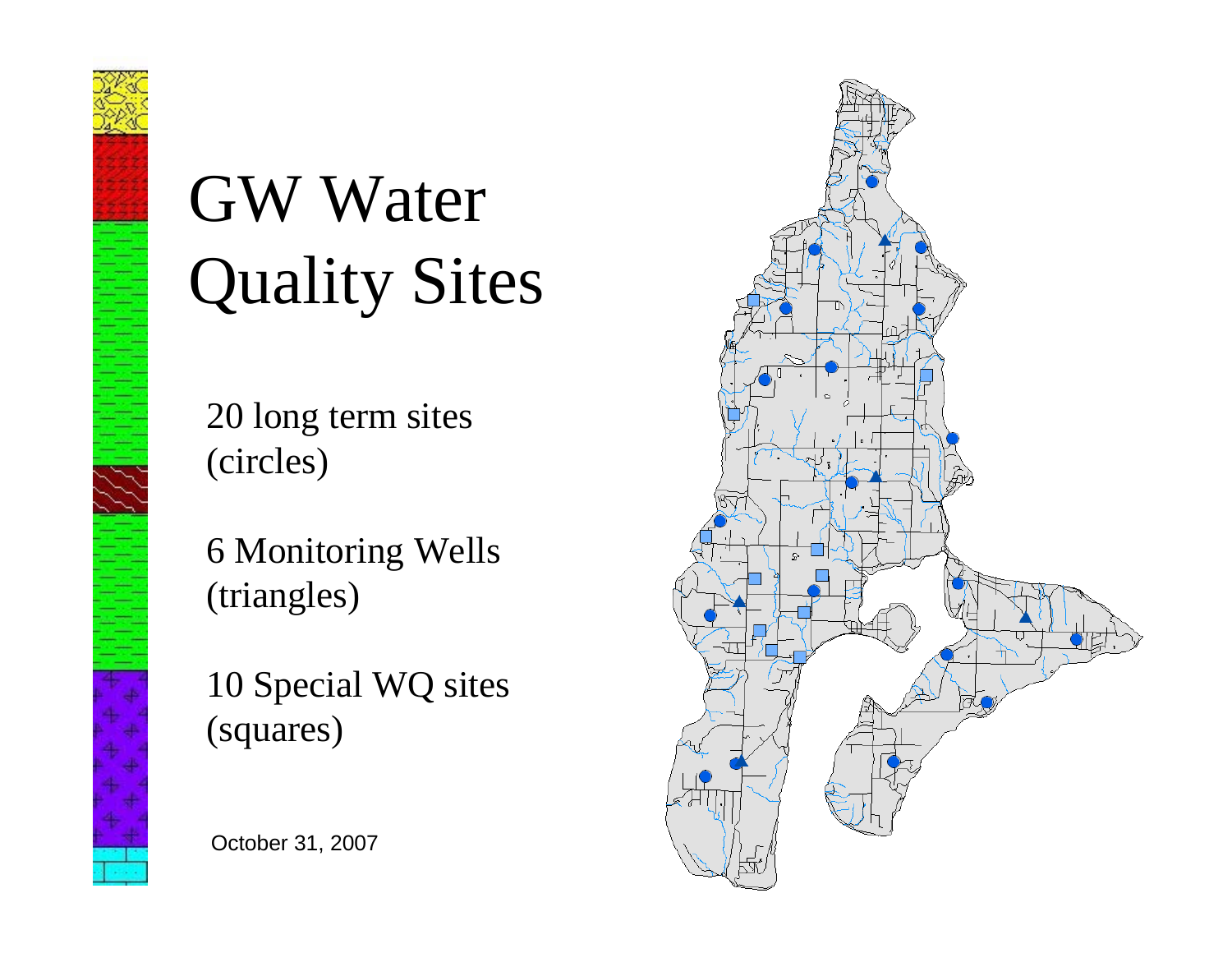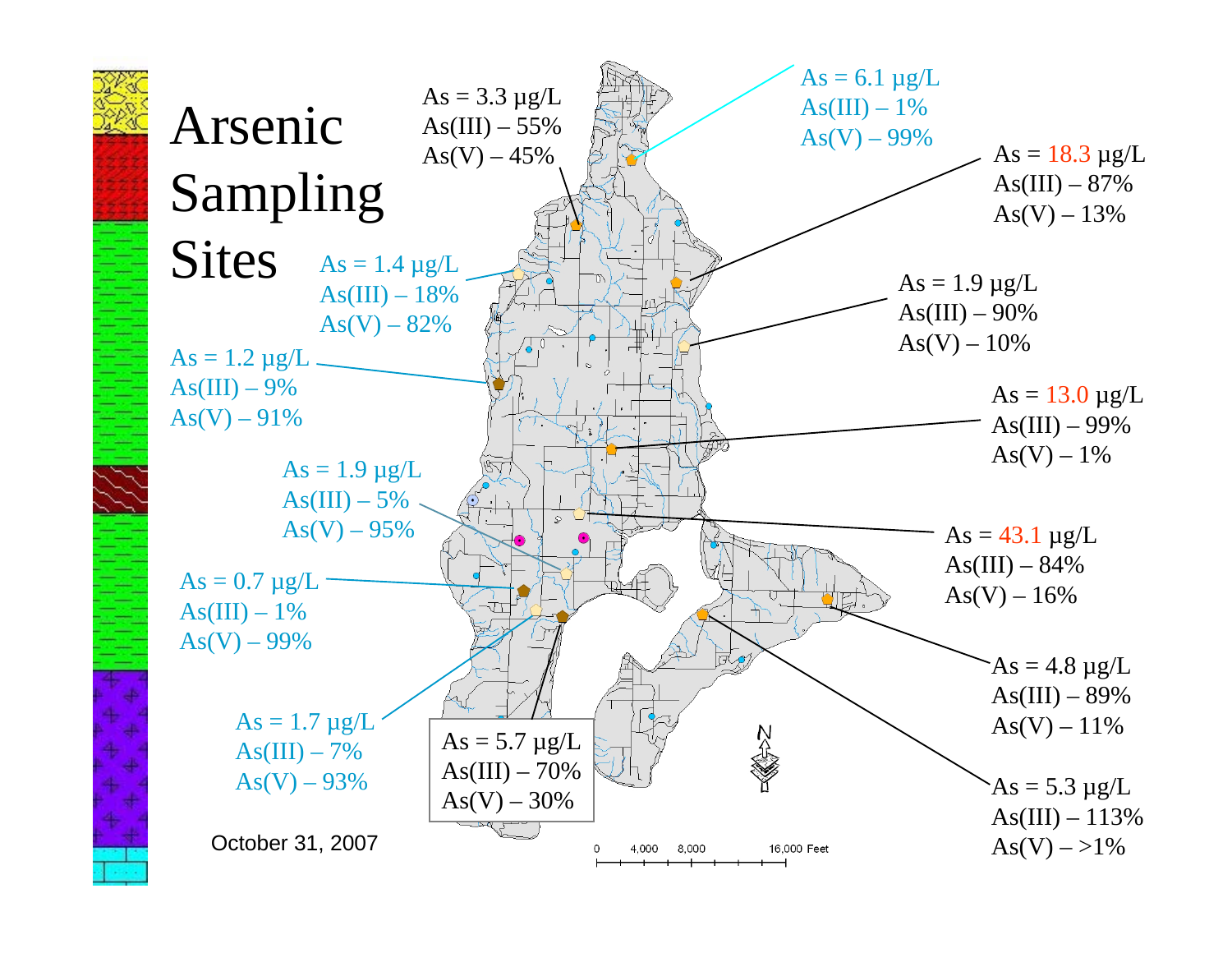# GW Monitoring - Water Quantity

- **B Island-wide water level survey** 
	- 24 sites
	- Twice annually
- **D** Continuous water levels
	- 6 Monitoring wells sites
	- –Leveloggers
- **N** Volunteer water level sites
	- 8 locations (5 since 2001)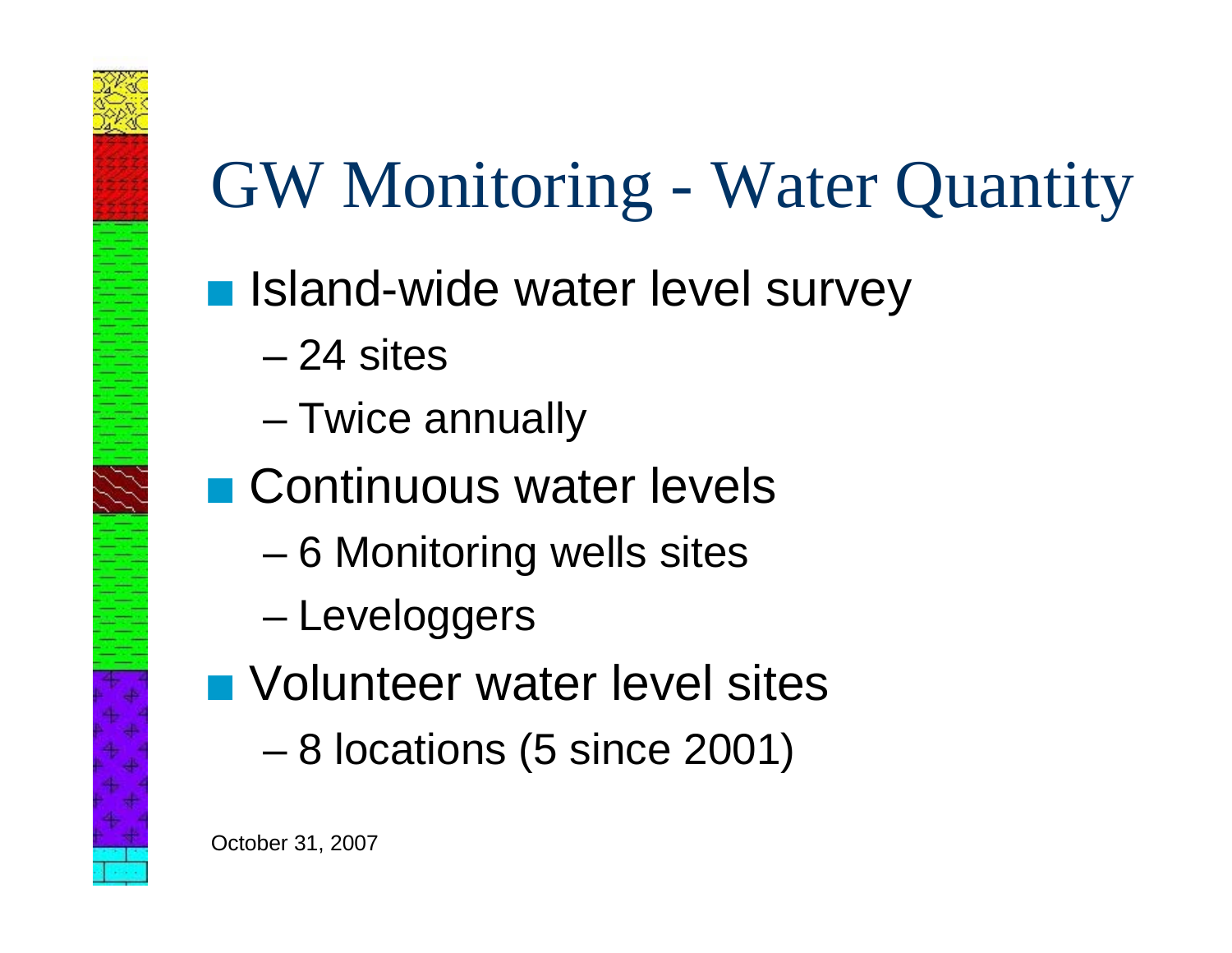

## GW WL Sites

24 survey sites (circles)

6 Monitoring Wells (triangles)

8 Volunteers WL sites (squares)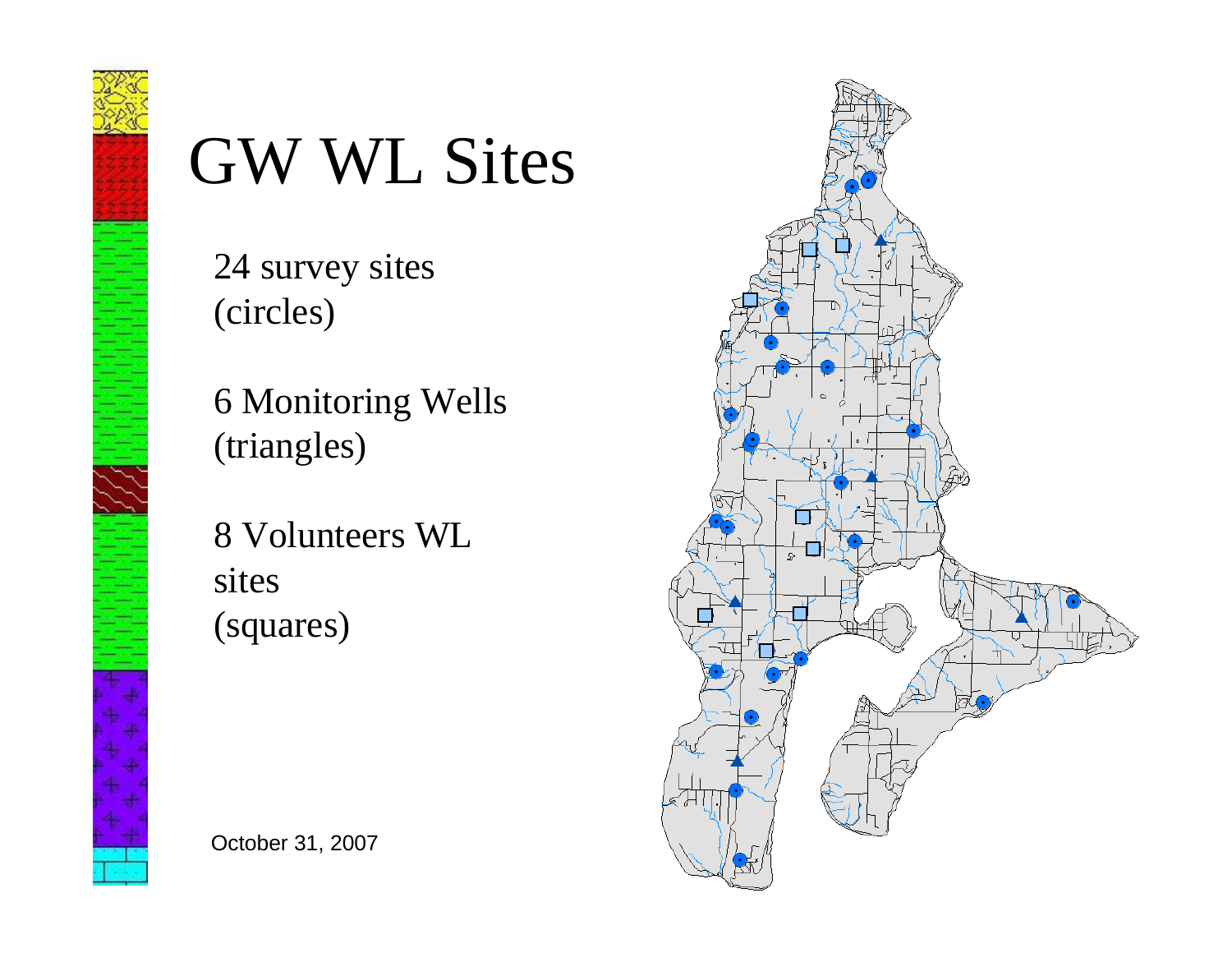

## Volunteer water level sites



October 31, 2007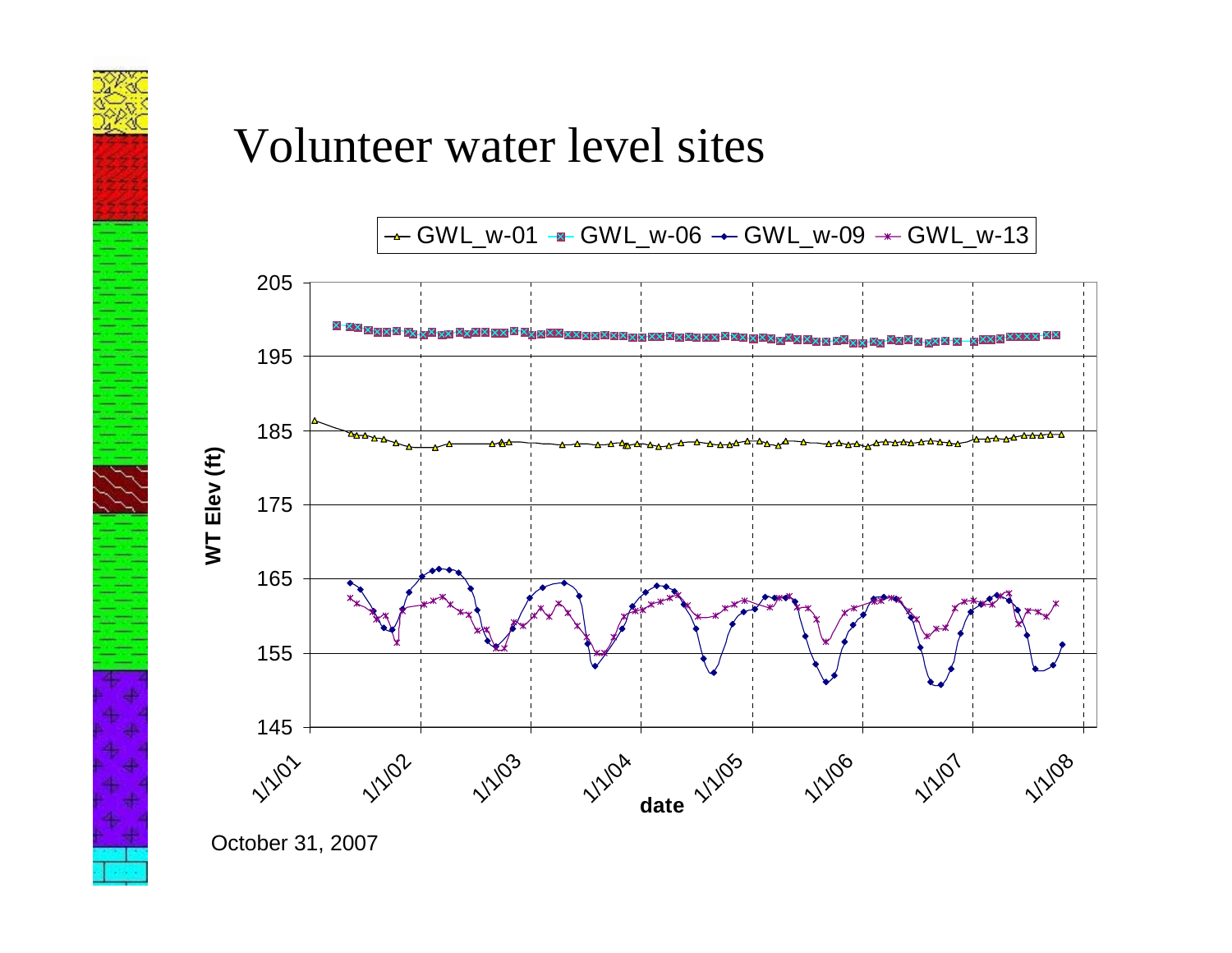# Monitoring Well **Sites**

- $\blacksquare$  5 areas
- 6 wells (brown)
	- 5 2" wells
	- 1 6" well
- $\blacksquare$  Depths between 155' to 242'.
- $\blacksquare$  4 new wells (blue)
	- Nov/Dec

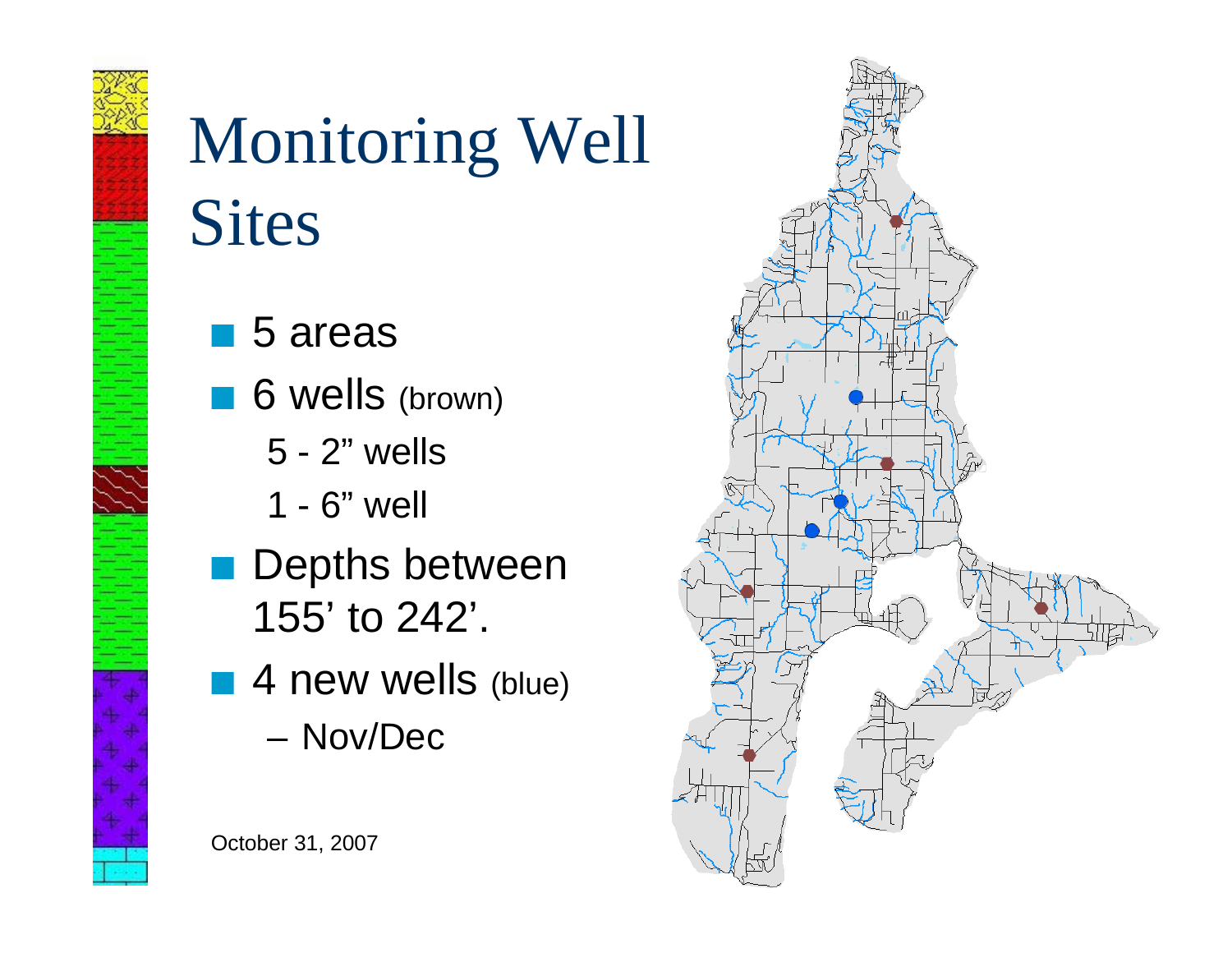

## Wells on VMI

Group  $A$  Sources = Red Squares

(53)

Group  $B$  PWS = Pink Squares

(137)

Exempt wells  $=$  Blue Circles

(884)



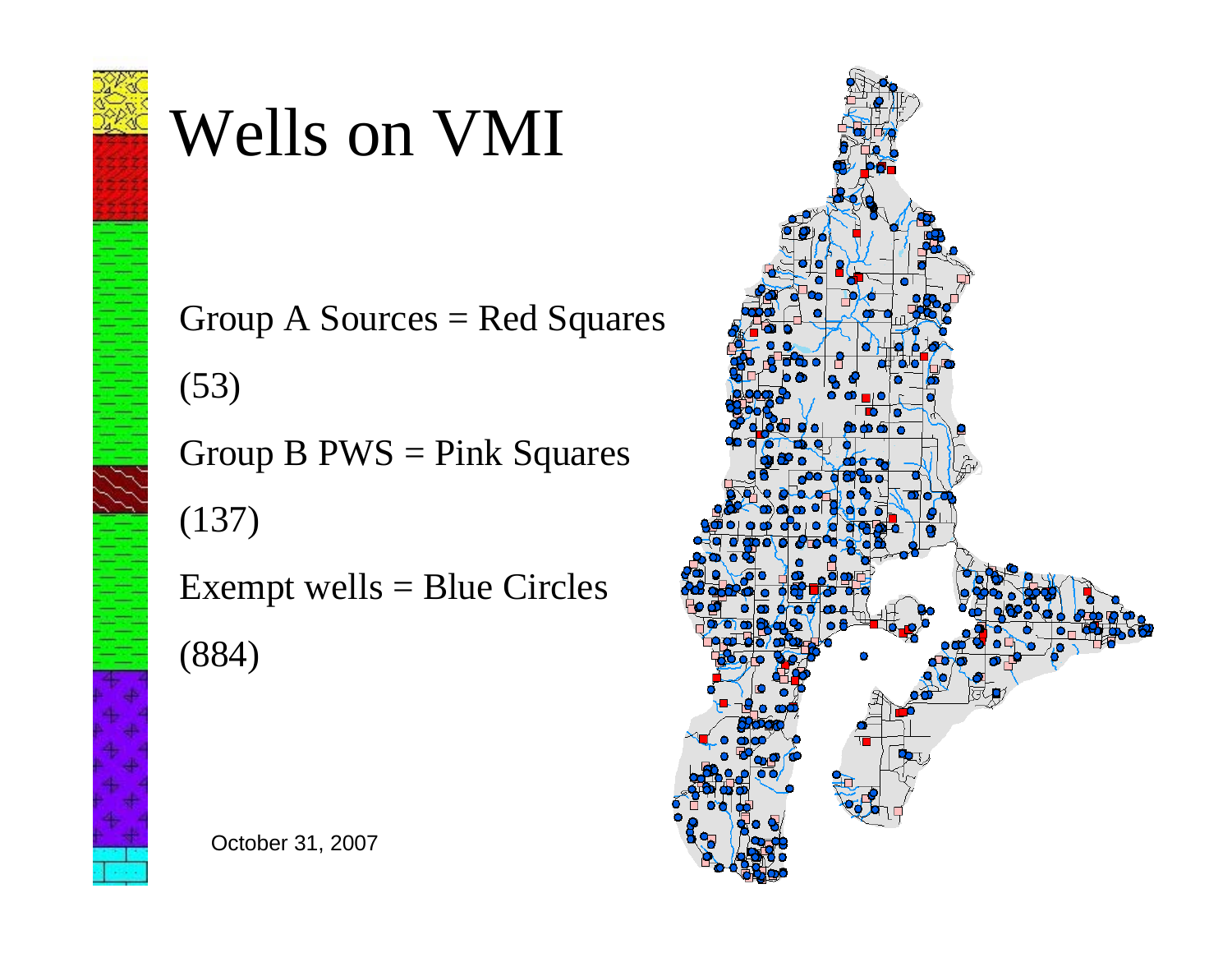## Exempt Well Metering - July 2007

Range of GPD (gallons per day) for 18.2 to 632.3 (avg. 337.8)

| July       |       |           |            |  |  |  |
|------------|-------|-----------|------------|--|--|--|
| date       | meter | # of days | <b>GPD</b> |  |  |  |
| $29 - Jun$ | 30910 | 29        | 435.9      |  |  |  |
| 2-Jul      | 17894 | 30        | 117.8      |  |  |  |
| $12$ -Jul  | 10240 | 113       | 90.6       |  |  |  |
| $17 -$ Jul | 2850  | 28        | 18.2       |  |  |  |
| 1-Jul      | 24450 | 30        | 632.3      |  |  |  |
| 5-Jun      | 6680  | 47        | 142.1      |  |  |  |
| $12$ -Jul  | 46007 | 84        | 547.7      |  |  |  |
| 16-Jul     | 32980 | 21        | 522.4      |  |  |  |
|            |       |           |            |  |  |  |

~Weekly readings of 1 site

| date       | meter        | # days | <b>GPD</b> |  |
|------------|--------------|--------|------------|--|
| 10-May     | 2410         | 10     | 234.0      |  |
| 23-May     | 5900         | 13     | 268.5      |  |
| $28$ -May  | 7380         | 5      | 296.0      |  |
| $12$ -Jun  | <i>14340</i> | 15     | 464.0      |  |
| $18 - Jun$ | <i>17250</i> | 6      | 485.0      |  |
| $25 - Jun$ | 22010        | 7      | 680.0      |  |
| 9-Jul      | 26810        | 14     | 342.9      |  |
| 16-Jul     | 32980        | 7      | 881.4      |  |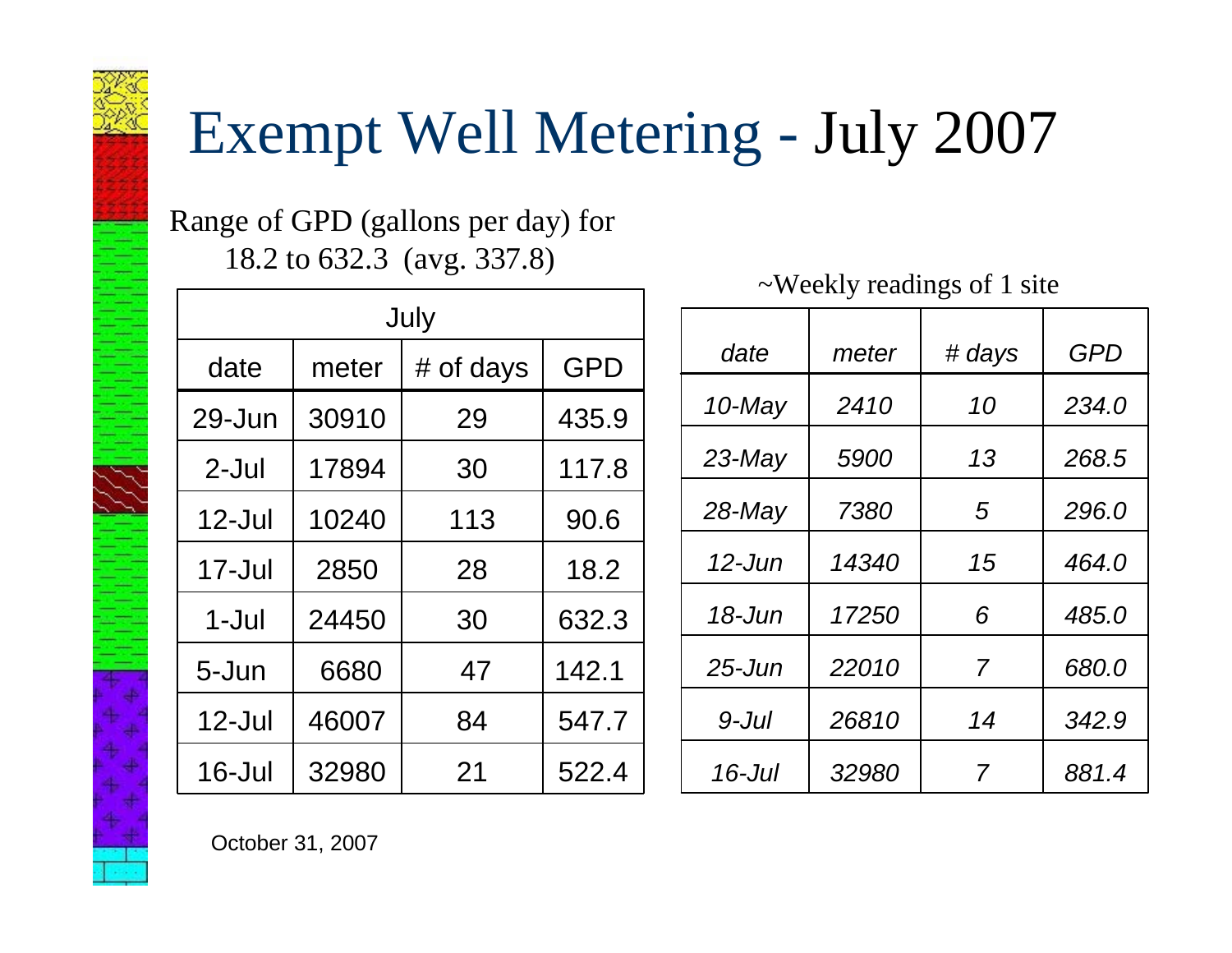# Exempt Well Metering con't

Range of averaged daily usage from April – September 18.2 to 815.9 GPD (gallons per day)



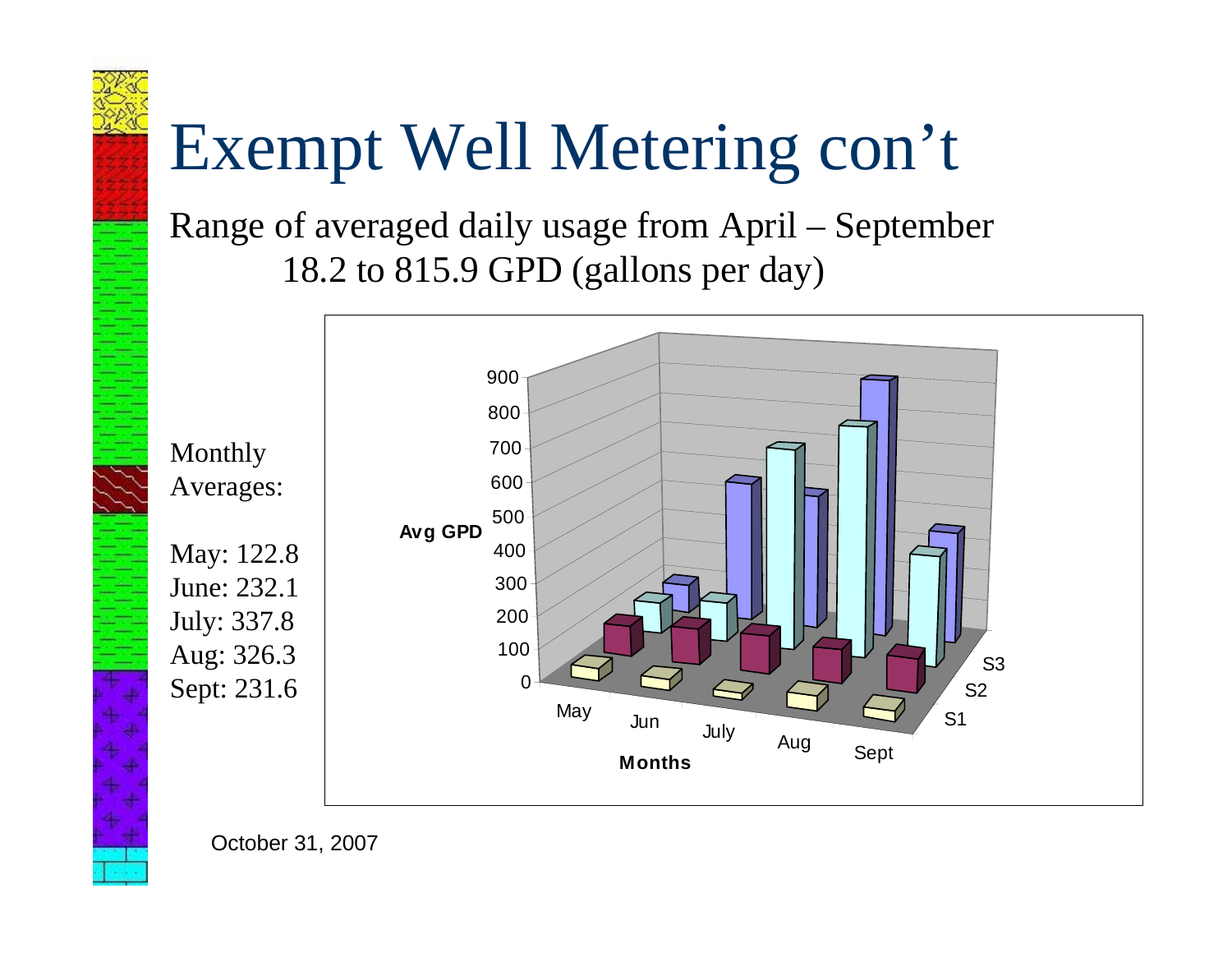

## Modeling

- **R** Phase I Groundwater
	- –Island-wide Steady-state
	- DONE
- **Reference II Surface water Groundwater** 
	- Mike-SHE
	- –Kyle's talk
- **Phase III Refined Integrated SW-GW** 
	- Areas of concern focus
	- –Contaminant transport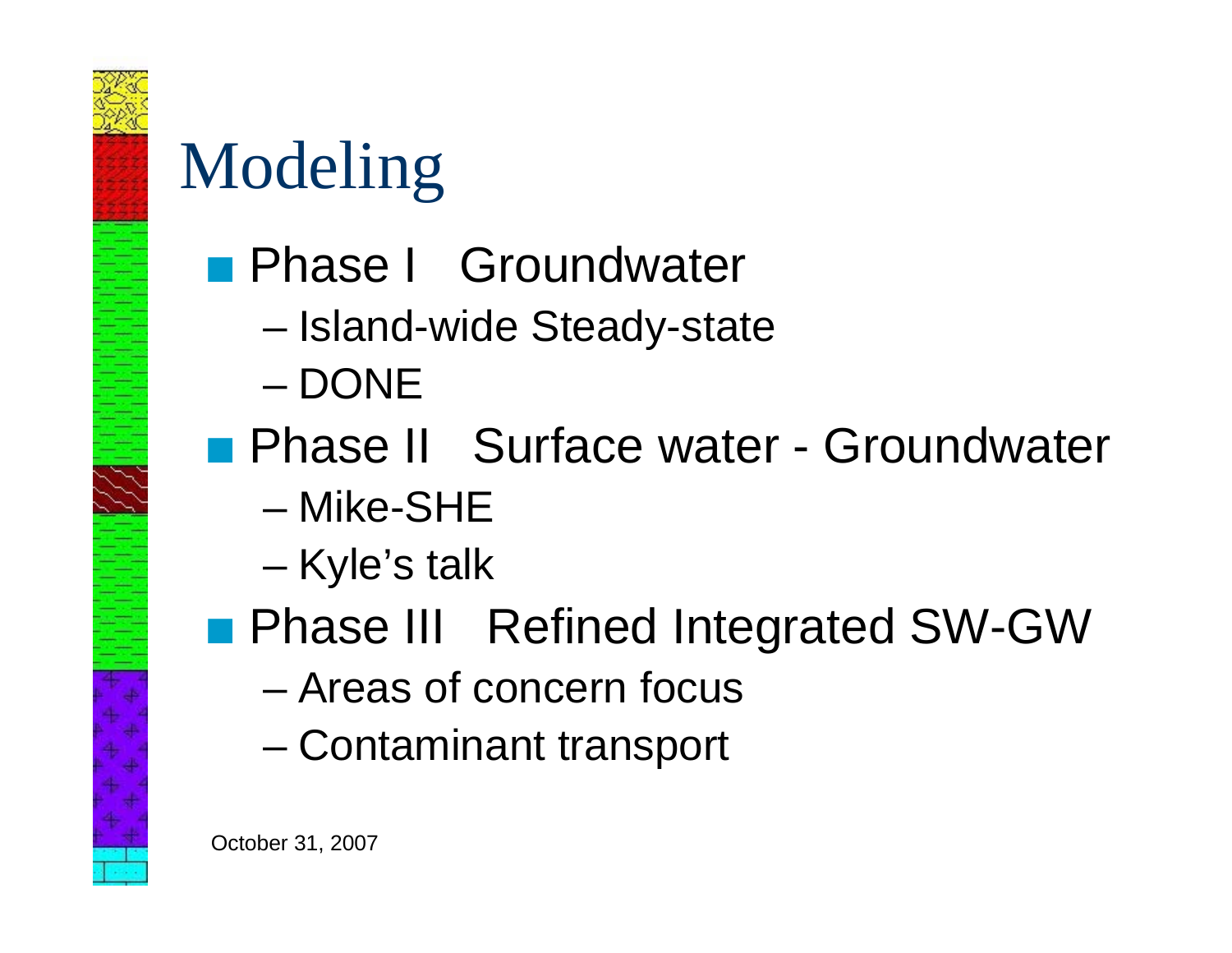

## Water Balance - comparison

|                    | <b>WRE</b> | Mike-<br><b>She</b> | Carr | <b>GWMP</b> |  |  |  |  |
|--------------------|------------|---------------------|------|-------------|--|--|--|--|
| recharge<br>(gpm)  | 16455      |                     | 6107 | 20960       |  |  |  |  |
| outflows           |            |                     |      |             |  |  |  |  |
| <b>Puget sound</b> | 80%        | 63%                 | 20%  | 38%         |  |  |  |  |
| <b>Streams</b>     | 12%        | 27%                 | 80%  | 62%         |  |  |  |  |
| <b>Wells</b>       | 5%         | 5%                  |      |             |  |  |  |  |
| <b>Springs</b>     | 3%         | 5%                  |      |             |  |  |  |  |

Adapted from VMI WRE Phase I GW Model Report Table 4-2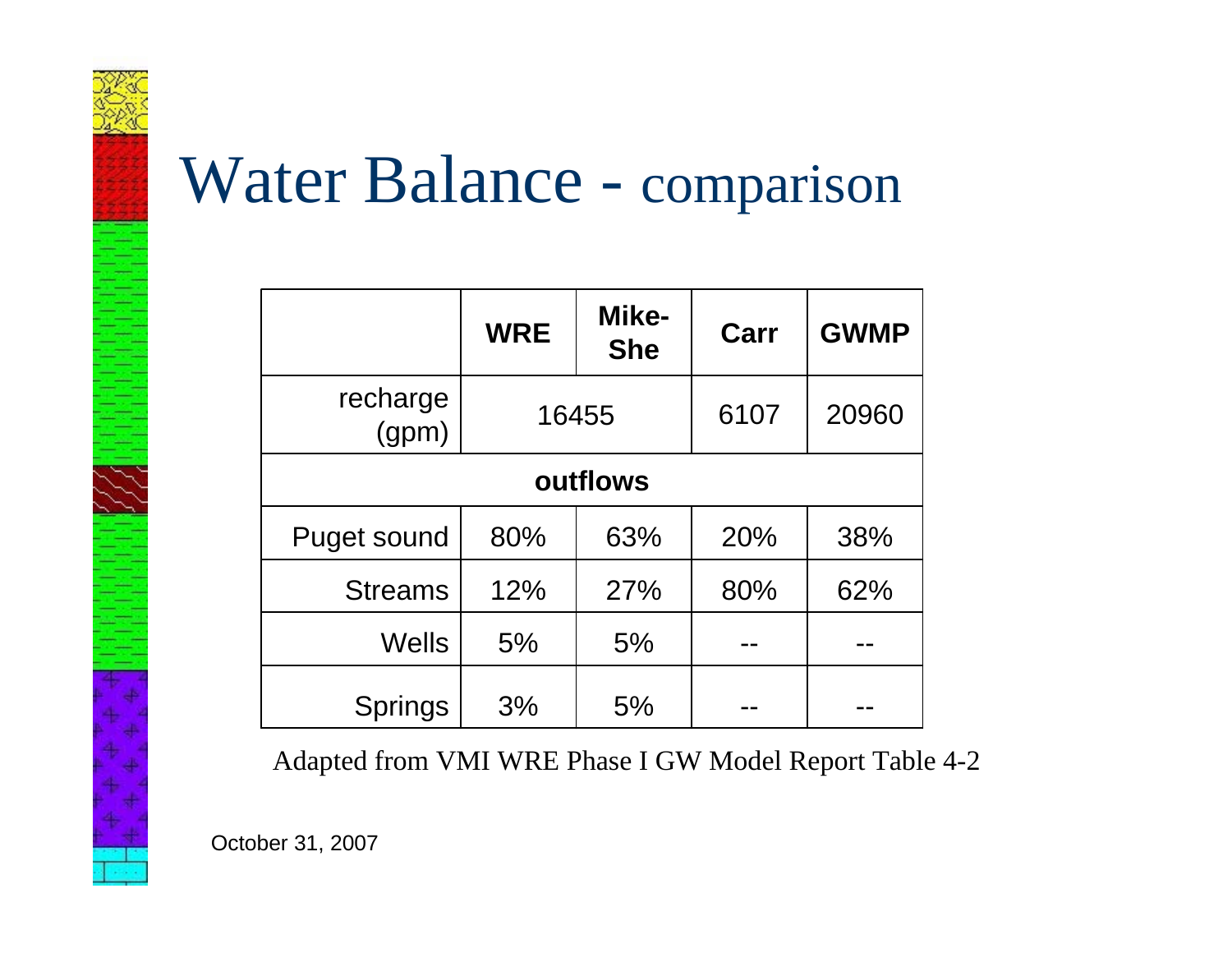

#### **King County Groundwater**

King County seeks to protect the health and well-being of its residents who rely on groundwater for drinking, and to ensure enough groundwater replenishes streams. lakes and wetlands to support fish and wildlife in the future. This site is provided by the King County Groundwater Protection Program. For information about program goals, responsibilities, funding and staff, please read About King County Groundwater Protection Program.

The Groundwater Story Animation - see groundhogs sing and dance as they teach about groundwater!

#### Groundwater data

Look up well depths, water quality data, water level measurements and other groundwater data by looking up place names or attributes, or by navigating an interactive map.

#### **Groundwater Maps and Reports**

Read original reports and maps describing groundwater characteristics and conditions in King County.

#### **Groundwater Management Areas**

Learn about groundwater related issues, policies and activities in one of five areas in King County including East King County, Issaguah Valley, Redmond-Bear Creek, South King County, and Vashon-Maury Island groundwater management areas.

#### **Groundwater Committees**

Find out more about the citizen committees that advise King County on policies and plans realated to groundwater.

#### Drinking Water - Public Health, Seattle and King County

Find King County Public Health servirces, resources and regulations related to wells and other small drinking water systems that rely on groundwater.

#### **Groundwater Education**

Find descriptions of groundwater and the water cycle, links to educational, conservation, and stewardship sites and ways that you can take action to protect King County's groundwater.

#### **Related Groundwater Resources**

Browse a list of links to valuable information sources related to groundwater in our region.

This page is produced and maintained by the King County Groundwater Protection Program. To learn more about this group and its responsibilities, please read about the Groundwater Protection Progam.



#### King County wins "Best of

**http://dnr.metrokc.gov/groundwater**

Web" award Citation is one of five for online excellence, including an education award for our Groundwater Story animation.

#### Why is groundwater important?

An estimated 30 percent of King County's population relies on groundwater wells for drinking water. That's over half a million people!

Groundwater also feeds surface streams in the summer months, and provides water for salmon and other fish when there is little rain.

#### Care to join us?

Groundwater Protection Committee meetings are open to the public:

East King County **Issaquah Creek Vallev** Redmond-Bear Creek Vashon-Maury Island

Learn more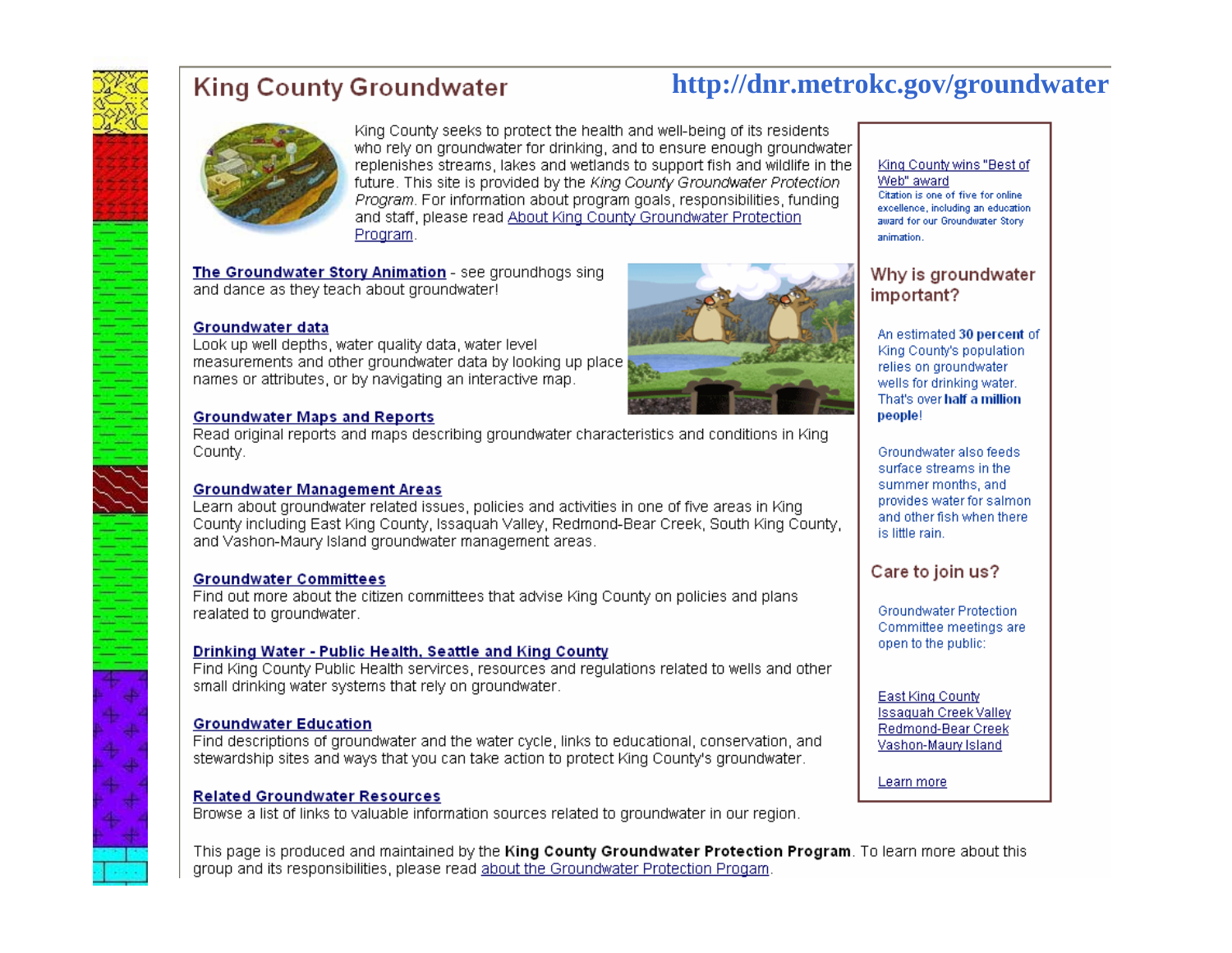# Interactive web page/database

King County Home **News Services Comments Search** 

**Natural Resources and Parks** » Water and Land Resources Division »

#### **Groundwater Data King County, Washington**

**King County** Groundwater

Data Database lookup Interactive Map

Maps and Reports

Management Areas

Committees

Other Organizations and Resources

The King County Groundwater Protection Program maintains geographic and tabular databases of groundwater quality and water level data. King County provides two methods to find and display information in its databases:



The iMap Search option opens an interactive groundwater map (iMap) which enables visitors to select and query groundwater information through web-based maps and geographically-based software.



The Text Search option provides a search form enabling visitors to look up groundwater information filtered by geographic label such as city. watershed, Groundwater Management Area, or by attribute such as well log availability.

#### About iMap

This page is produced by the King County Groundwater Protection October 31, 2007<br>October 31, 2007